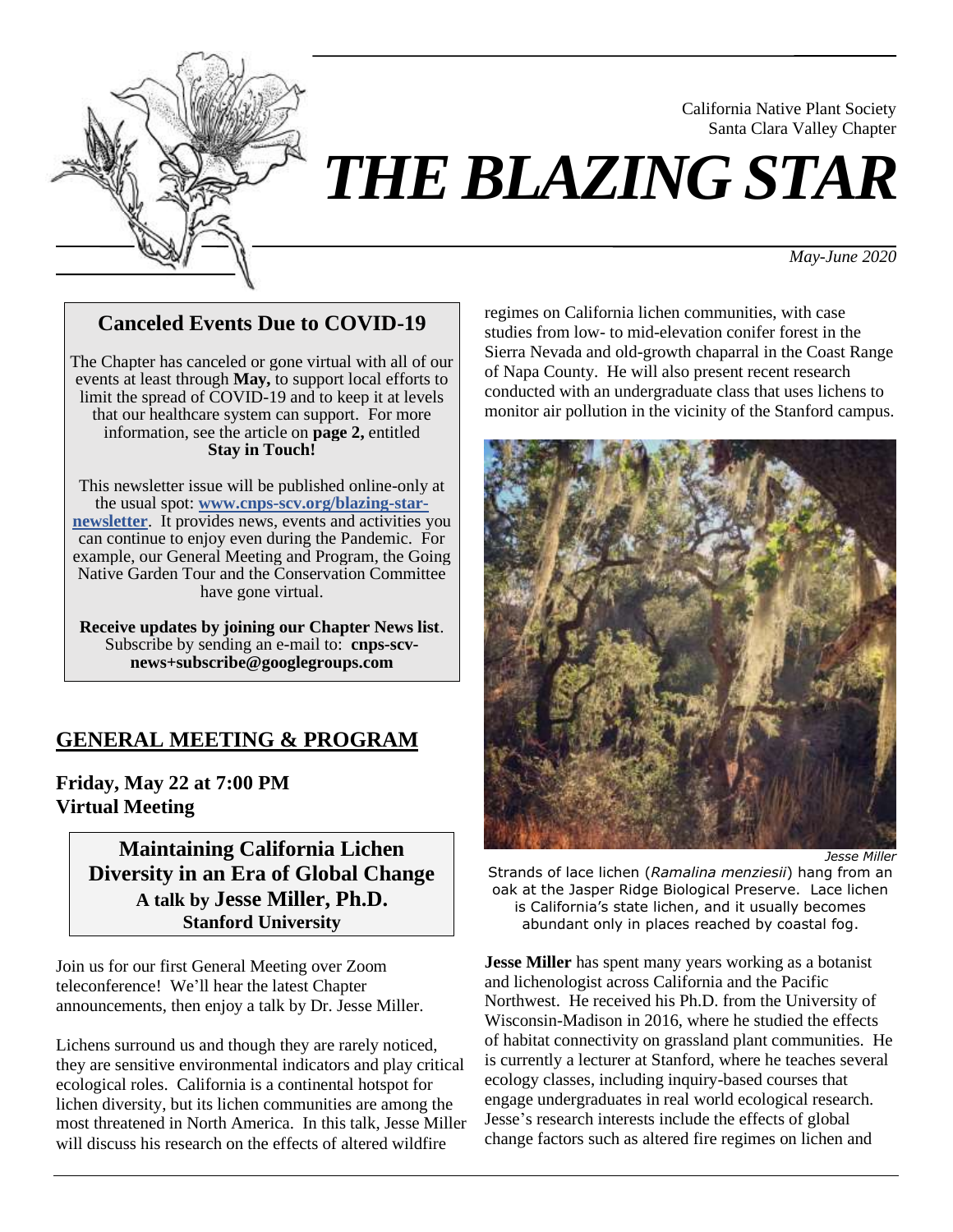plant communities. Jesse loves sharing his passion for the natural world with others and enjoys contributing to Northern California's growing community of lichen enthusiasts.



Lichen community on ponderosa pine branches near the area that burned in the 2002 Blue Fire in Modoc County, California. This was one of Jesse Miller's study areas for his study on the effects of fire-severity on lichen diversity.

**How to attend:** Due to COVID-19 we'll host and attend this meeting virtually, via teleconference software such as Zoom. Check [our Facebook page](https://www.facebook.com/scv.cnps/) o[r Meetup](https://www.meetup.com/California-Native-Plant-Society-Santa-Clara-Valley-Chapter/) for more information and how to register. After registering, you will receive a confirmation email containing information about joining the meeting.

CNPS General Meetings are free and open to the public. For more information, contact Chapter President Vivian Neou at president@cnps-scv.org or the Chapter phone at (650) 260-3450.



*Jesse Miller*

Post-fire landscape in an area that burned at high severity in the 2002 Blue Fire in Modoc County, California. Few trees had regenerated when this photo was taken in 2017, 15 years after the fire, leaving scarce habitat for epiphytic lichens that previously occupied the forest on this landscape.

# **CHAPTER ACTIVITIES**

# **Stay in Touch!**

We are working on scheduling virtual activities while restrictions are in place and will add in-person events and activities when possible. Activities will be announced on our Chapter News list, [our Facebook page](https://www.facebook.com/scv.cnps) and [Meetup.](https://www.meetup.com/California-Native-Plant-Society-Santa-Clara-Valley-Chapter/) Two things you can do to make sure you don't miss anything are:

#### **Join the Chapter news list:**

The Santa Clara Valley Chapter emails announcements about upcoming events (talks, hikes, sales, wildflower show, garden tour), alerts, last-minute notices and latebreaking news. Events that are scheduled after the *Blazing Star* is published are announced to this list.

To sign up, please send an e-mail to:



*Joerg Lohse* Shooting star *Primula hendersonii* at Rancho Cañada del Oro Open Space Preserve, March 2020.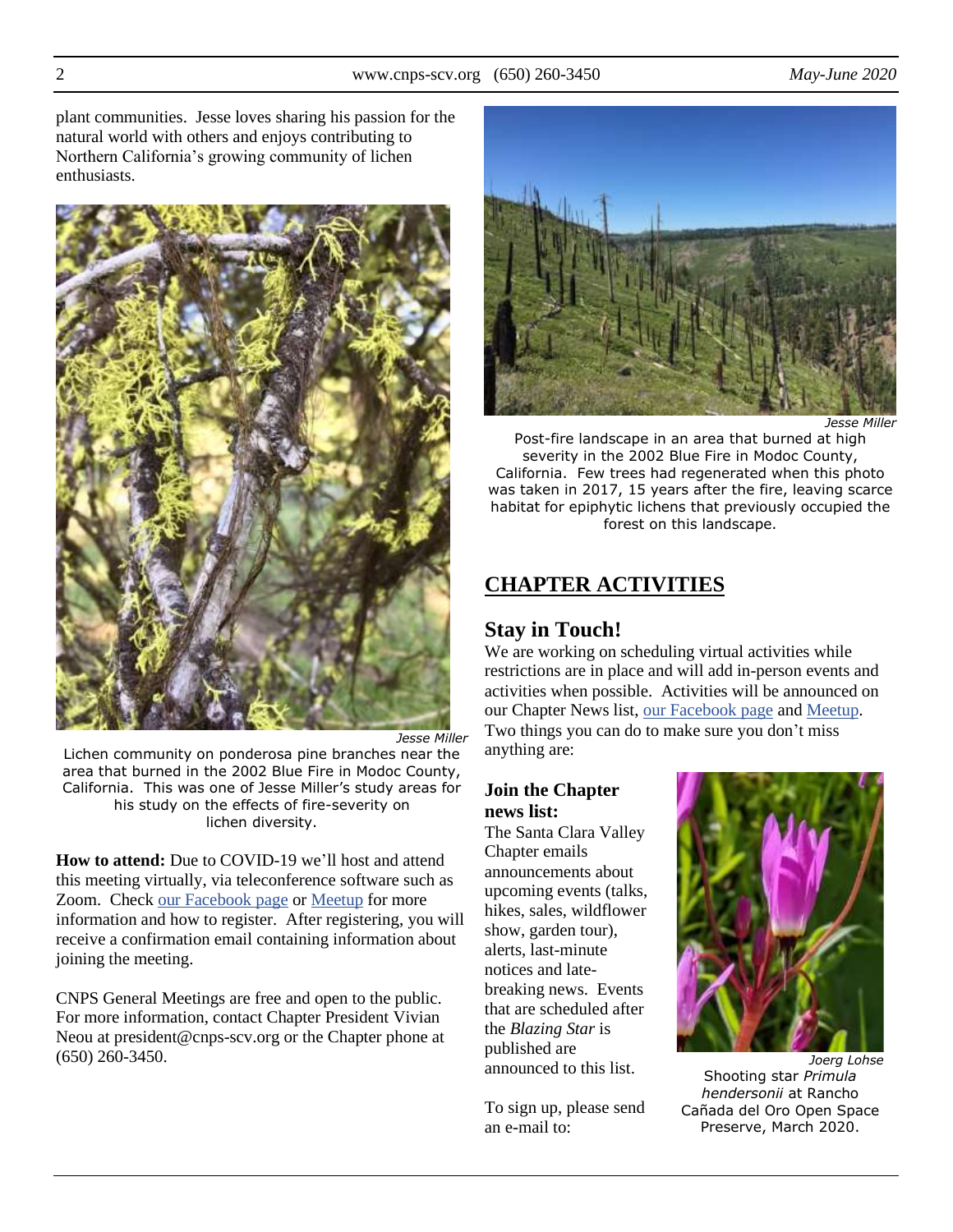#### **cnps-scv-news+subscribe@googlegroups.com**. This list is open to the general public. **Members are not automatically subscribed to the list, so you need to add yourself if you're not already on it.**

## **Make sure that your membership contact information is correct:**

Members should make sure that contact information is correct by going to [cnps.org,](https://cnps.org/) and clicking on "My Profile" in the upper right-hand corner of the page. Log in if you have an account set up already, or set an account up if you don't. Check your email address to make sure that it's correct.



*Stephen Rosenthal* Painted lady butterfly on clay onion (*Allium unifolium*) in Steve Rosenthal's San Jose Foothills back yard. April 2020

## **Photography Group**

Our Photography Group is a great place to meet other native plant enthusiasts while improving your photographic skills and learning more about our native plants. We announce activities to our online discussion group [\(www.groups.io/g/CNPS-](https://groups.io/g/CNPS-SCV-Photography)[SCV-Photography\)](https://groups.io/g/CNPS-SCV-Photography), so if you'd like to receive updates, please join via the web interface or by email. Learn more by visiting the Photo Group page at our website: [www.cnps](http://www.cnps-scv.org/photography)[scv.org/photography.](http://www.cnps-scv.org/photography)

Connecting people to nature and California native plants is more important than ever, so selected GNGT gardens located throughout Santa Clara and San Mateo counties will have virtual tours that you can view anytime with lots more photos and some videos. Visit [gngt.org](https://gngt.org/) to see the virtual tours. Registration isn't required for the virtual tour, but please do register. You'll then receive notifications about any live webcasts and the 2021 Tour.

# **2019-2020 Chapter Scholarship Recipients**

Our Chapter awarded three \$1500 graduate research scholarships in December 2019. This is the 20th year our Chapter has supported California native plant research by students. Two scholarships are in honor of Chapter Fellows: the Sally Casey Shooting Stars Scholarship and the Don Mayall Conservation Scholarship. A third scholarship has been awarded for general research.

The recipients of the 2019-2020 graduate student scholarships are:

## **Sally Casey Shooting Stars Graduate Research Scholarship**

**Sarah Gaffney**, of UC Davis, is researching plant-soil feedbacks to understand their role in California grassland invasions. Her proposal continues studies on the role of soil health in native grassland restoration. Specifically, how are *Aegilops triuncialis* (goat grass) and *Elymus caputmedusae* (medusahead) changing nutrients, the microbial community and soil moisture. Research on this topic could aid many grassland restorationists in bringing back California native grasslands.



# **Going Native Garden Tour Goes Virtual**

The 18th annual Going Native Garden Tour (GNGT) previously scheduled for Saturday, May 2 and Sunday, May 3 will be **online only** this year to ensure the health and safety of visitors, garden owners, and volunteers.



*Bryan Boersma*

Sarah Gaffney at her experimental grassland field site in Davis, CA (set up by Drs. Valerie Eviner and Carolyn Malstrom in 2007) where she is performing a plant-soil feedback experiment. April 2020.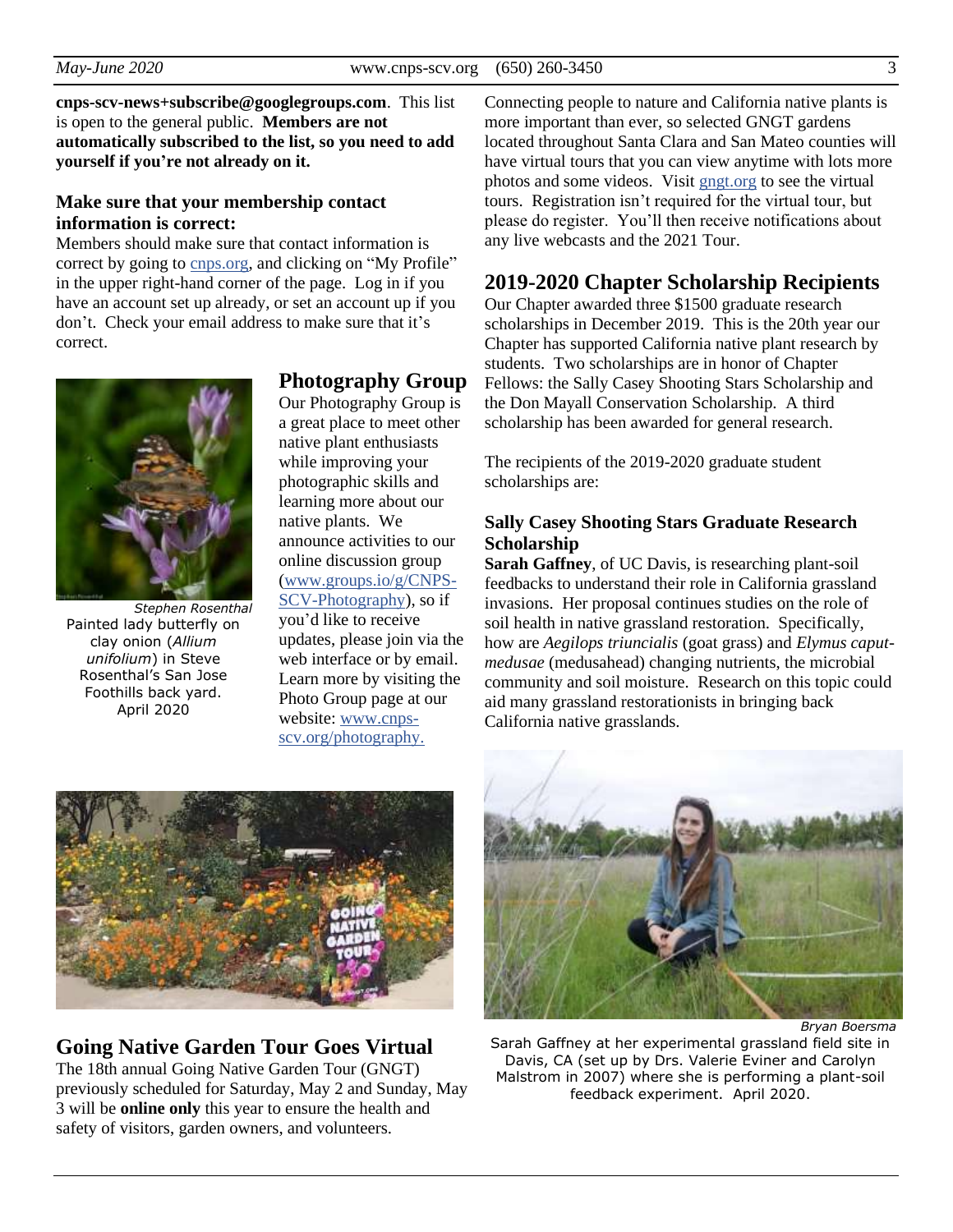**Don Mayall Conservation Research Scholarship Samantha Spurlin** attends San Jose State University. Samantha is studying the rapid evolution of a rare, herbaceous wildflower, *Collinsia multicolor* (San Francisco collinsia) and its eco-physiological variation over time: the severe California drought of 2011 to 2015. Seeds obtained in 2013 and 2017/2018 from three populations will be grown out for two years. Plants will be examined for differences in flowering times, an important indicator of when the flowers are open and available for pollination; and stomatal density changes showing how the plant is adapting to a changing climate.



Photo collage from Samantha Spurlin about her scholarship project: Top left: Jim West and Samantha standing in the rain observing one of the collection sites of *Collinsia multicolor*. (Photographer Brett Hall.) Top right: Close up picture of the *C. multicolor* seedlings at this study site. Bottom left: Setting up and preparing the experiment. Bottom right: One of the first flowering *C. multicolor* of the experiment.

## **The Graduate Research Scholarship**

**Lacey Benson** also attends San Jose State University. She is examining the desiccation tolerance of Western sword fern (*Polystichum munitum*) gametophytes and their recovery rate and morphology along the coast redwood ecological gradient. The results will help to understand how the longevity of this fern will be affected by climate change.



*Martin McKeefery* Lacey Benson at a spore sampling site at Humboldt Redwoods State Park, September 2019.



*Martin McKeefery*

Scholarship recipient Lacey Benson examining coastal wood fern (*Dryopteris arguta*) at Humboldt Redwoods State Park, February 2019

We look forward to hearing more from the scholarship recipients in our future meetings and newsletters. Congratulations to Sarah, Samantha, and Lacey!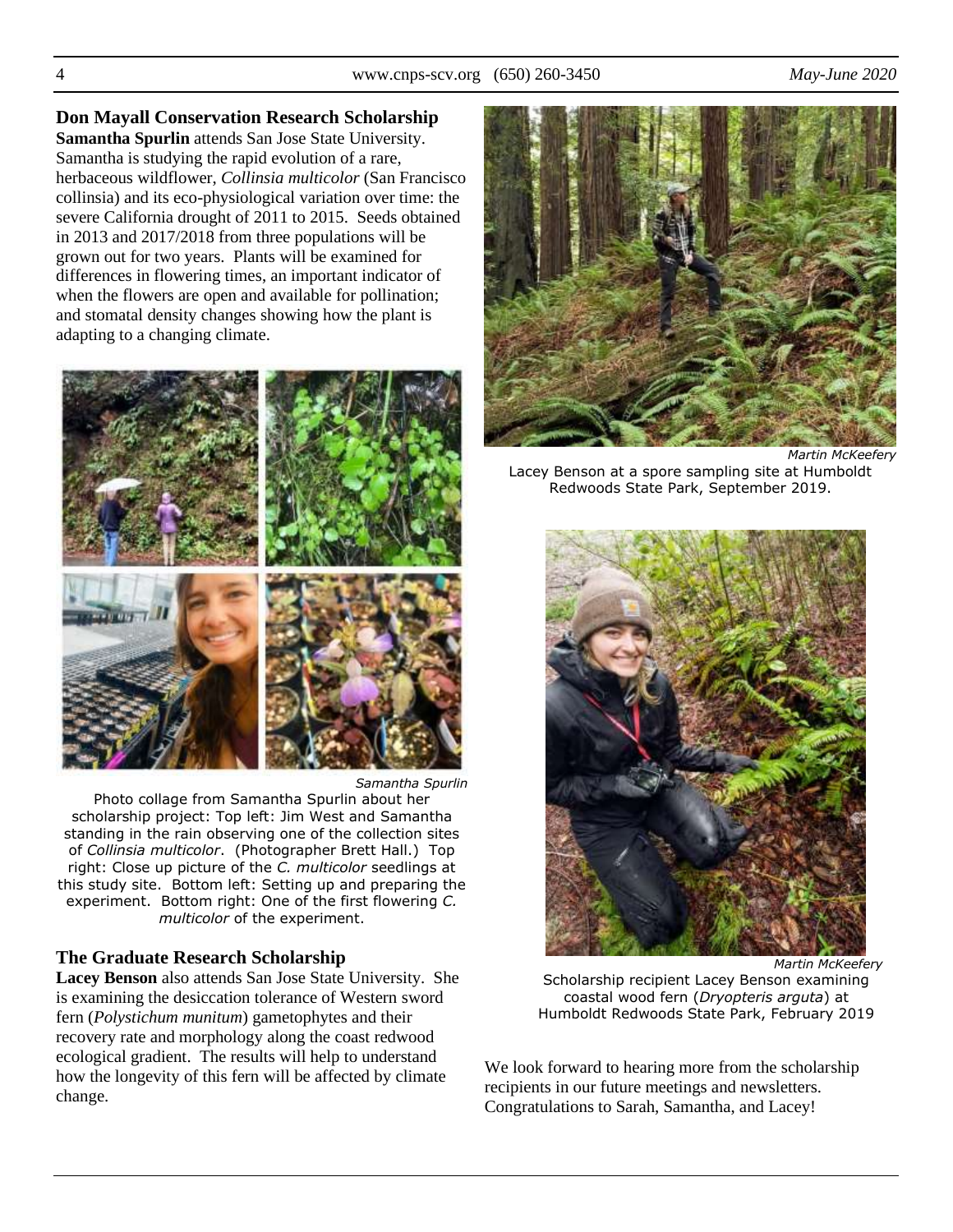# **CONSERVATION CORNER**

## **Conservation Committee**

Our Chapter's conservation committee will be meeting on **Tuesdays, May 12** and **June 9** at **7:00pm** virtually via

Zoom teleconference. *Note the earlier start time.*

Please join us in our important work! Meeting details will be sent to committee members. If you are not on the committee but are interested in attending the Zoom meeting, email cdorsch@cnpsscv.org for the Zoom meeting link.

For questions, comments or concerns, contact Conservation Committee Chair Carolyn Dorsch at cdorsch@cnps-scv.org or (650) 804- 6162.

# **IN MEMORIAM**

## **Sherri Osaka**

*By Chapter Member Stephanie Morris*

Sherri Osaka, one of the most enthusiastic and capable advocates of the Santa Clara Valley native plant world, passed away on February 10, 2020 from metastatic breast cancer. Our Chapter has lost an irreplaceable friend and colleague and we will deeply miss her living presence.

As we remember Sherri and grieve this loss together, one thing that lives on in all who knew Sherri is an amazing



*Agi Kehoe* Sherri Osaka at native plant sale, Hidden Villa, October 2018

legacy: motivation to make this world a better place. Sherri approached her life with energy, warmth and ideas. She was both a deep thinker and a person who stepped up to get things done. Her time on Earth is over, but Sherri continues to give us so many gifts. The most profound gift is a feeling that we still feel nurtured and supported by her, empowered to define our passions and get involved.



*Lacey Benson* A sloped grove of Western sword fern (*Polystichum munitum*) at Prairie Creek Redwoods State Park.

For over a decade, Sherri played a key role in Gardening with Natives. She was instrumental in expanding the Gardening with Natives educational outreach to create a successful speaker series at local libraries throughout the Chapter area. As part of this, she organized personal

> connections with each library, created handouts for each talk, scheduled greeters for talks and built an everexpanding group of speakers on a wide variety of plant-related topics. Sherri also found the time to create and give her own native plant presentations multiple times per year. Even as her body was failing her, Sherri was as enthusiastic as ever about education and gave her final talk this past December, less than two months before she passed away.

Our Chapter is so grateful to Sherri for her long-term dedication to CNPS and the Gardening with Natives Group. We will miss Sherri immensely and hope to honor her efforts with our own.

Sherri's husband Glenn and daughters wanted to share with us: Sherri's passion

was sustainability and the native plant community provided her such an amazing and rich community of support, providing her with great joy. We're so happy that she had all of these relationships.



*Vivian Neou*

At Sherri Osaka's Celebration of Life, Sherri's daughters Lauren and Shannon pose with two copies of the Chapter's 2020 Native Plant Ambassador Award, given to Sherri posthumously. Villa Montalvo, March 1, 2020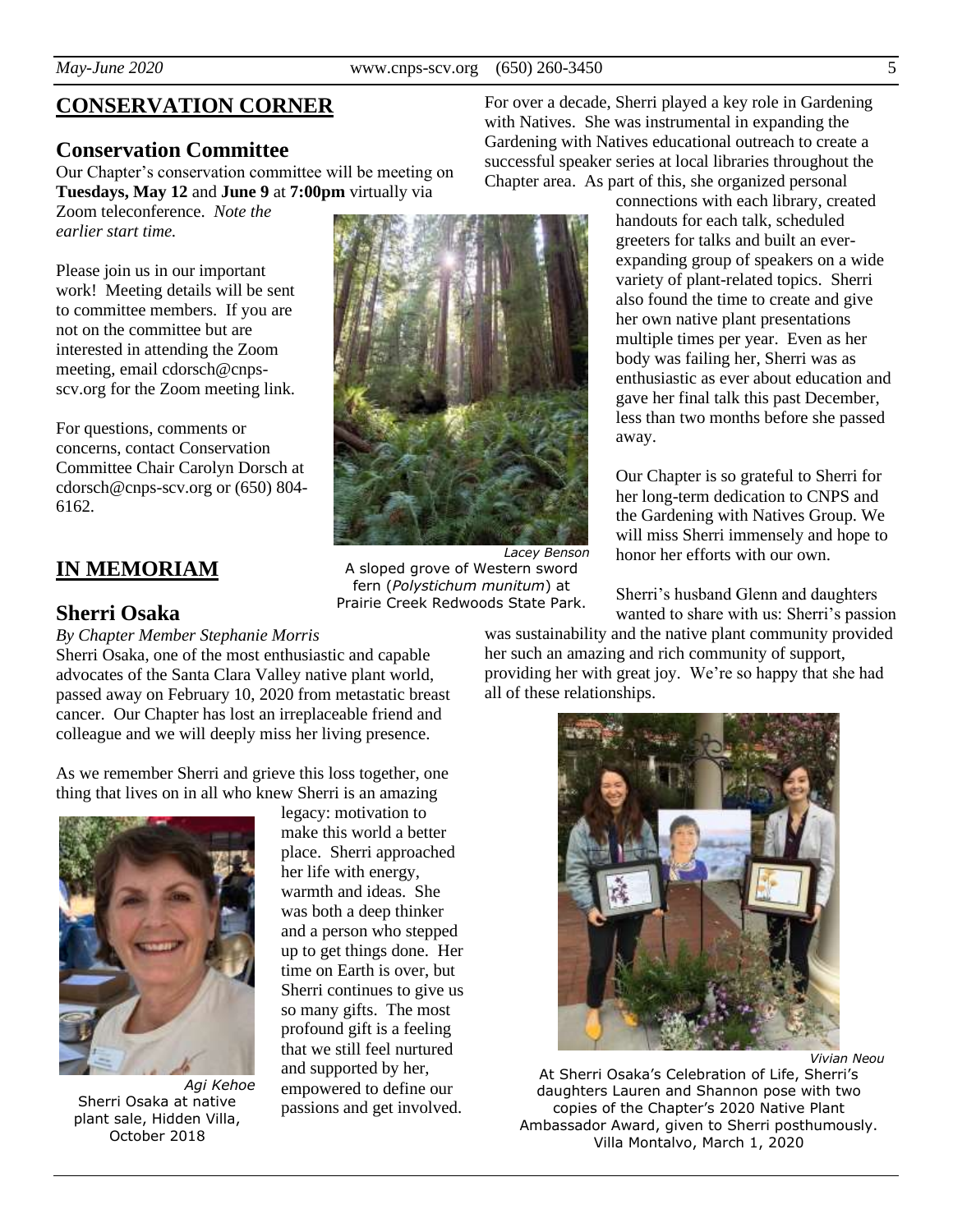To learn more about Sherri's inspiring life and Gardening with Natives, we invite you to read the eulogy Linda [Ruthruff gave at her Celebration of Life.](http://cnps-scv.org/images/BlazingStar/sherri-osaka-eulogy.pdf)

Gardening with Natives is forming a new committee to organize activities for the future. Please contact Stephanie Morris at StephLMorris@gmail.com to be added to the steering committee.

The Gardening with Natives email discussion forum carries on without Sherri, thanks to its moderators. You may subscribe by using the form on the Chapter website's GWN page, [www.cnps-scv.org/gwn.](http://www.cnps-scv.org/gwn)

# **Photo Essays on California Plants**

*By Chapter member Bruce Homer-Smith* Here's an indoor way to meet a new plant and to learn something new about old favorites: Meet a Plant, the photo essays by Bruce Homer-Smith on **PlantID.net**.

These photo essays highlight a plant's parts and life phases. They discuss its strategies for surviving in its habitat and tell stories about how other animals and plants interact with it. Here's the link: [PlantID.net/?PlantList=Meet+A+Plant.](https://plantid.net/?PlantList=Meet+A+Plant)

Have fun with them!



Bigflower Dandelion la californica

Bearberry vios uva ursi Arctost



Beaked Hawksbeard

Creois vesicaria sso.

taraxacitolo

**Blue Blossom** Ceanothus thyrsifianas var. thyrsificrus

Blue Oak us douglassi





Blue-Eyed Grass m.umbell/lerum



## **ANNOUNCEMENTS**

*News and Activities from Other Organizations*

# **Support Local Native Plant Nurseries During COVID-19**

County Public Health Orders have temporarily closed nonessential small businesses and organizations that members depend on. As a result, some of our local California native plant nurseries may be danger of going out of business permanently.

We encourage members to support your favorite organizations or businesses, by giving them a donation, buying a gift certificate, buying a product online for nocontact pickup or in other ways. Our Chapter website's [Gardening Resources page](http://cnps-scv.org/gardening/gardening-resources/) links to a list of some local native plant nurseries.

# **CNPS Member Wins Canopy Tree Award**

Each year, Canopy Tree Awards acknowledges individuals and organizations who have helped to grow and protect the urban forest. The 2020 award goes to Chapter member Judy Schwarz, for sharing the benefits of landscaping with California native plants in her daily work at SummerWinds Nursery in Palo Alto.



Judy Schwarz working at SummerWinds nursery in Palo Alto, where she helps customers choose California native plants for their home landscaping projects.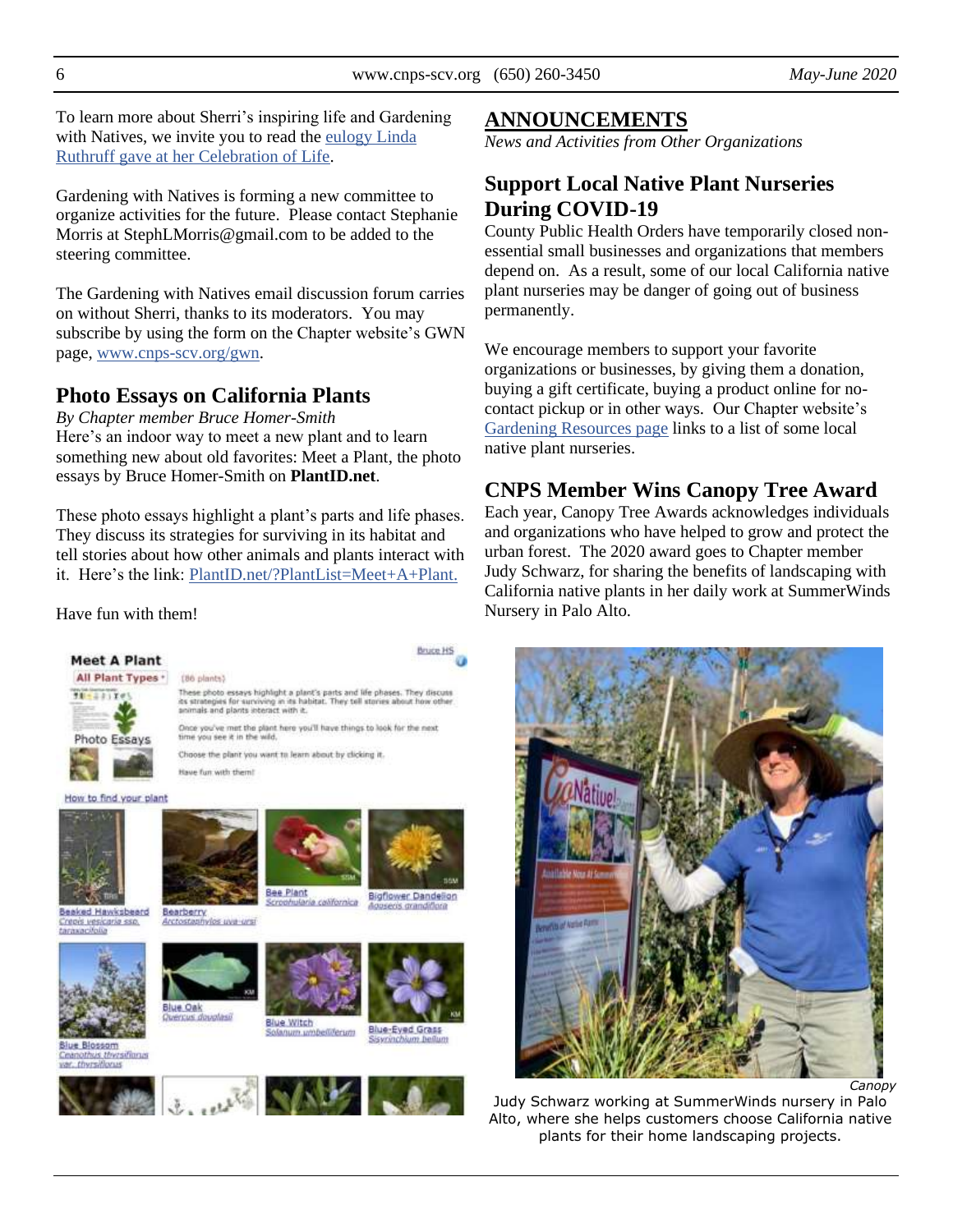Judy is on the front lines of the movement to green our neighborhoods through planting trees and mostly native landscaping. Every day you can find Judy at SummerWinds talking with local residents about the benefits of using native plants and convincing them to use these plants to landscape their homes. She is a native plant fanatic in the best possible way. Her love of habitat and natural beauty are infectious and her knowledge of local plants is boundless.

Canopy is a Palo Alto based non-profit organization whose mission is to grow the urban tree canopy in Midpeninsula communities for the benefit of all. To learn more, visit their website at [www.canopy.org.](https://canopy.org/)

| <b>Title</b>     | <b>Name</b> | <b>Email</b>  | <b>Phone</b> |
|------------------|-------------|---------------|--------------|
| <b>President</b> | Vivian      | president@    | (650)        |
|                  | Neou        | cnps-scv.org  | 260-3450     |
| <b>Vice</b>      | Johanna     | 1calnative@   |              |
| <b>President</b> | Kwan        | gmail.com     |              |
| <b>Recording</b> | Priya       | secretary@    |              |
| <b>Secretary</b> | Pharate     | cnps-scv.org  |              |
| <b>Treasurer</b> | Janet       | janet@        | (408)        |
|                  | Hoffmann    | cnps-scv.org  | 374-0435     |
| Past             | Madeline    | madeline      | (408)        |
| <b>President</b> | Morrow      | morrow@       | 741-1150     |
|                  |             | earthlink.net |              |

## **CHAPTER OFFICERS FOR 2020**

# **Save a Tree!**

Blazing Star newsletters are always online at the Chapter website's newsletter page: [www.cnps-scv.org/blazing](http://www.cnps-scv.org/index.php/blazing-star-newsletter)[star-newsletter](http://www.cnps-scv.org/index.php/blazing-star-newsletter)**.** Please contact membership@cnps-scv.org if you would like to receive this newsletter by email only.

Note that this May-June 2020 issue is available only as an online  $PDF - no$  paper copy this time. If you're an email subscriber, you'll get your usual notification that the newsletter's been posted.

Our Chapter emails announcements about upcoming events (talks, hikes, sales, wildflower show, garden tour), alerts, last-minute notices and late-breaking news. To subscribe to this list, please send an e-mail to: **cnps-scvnews+subscribe@googlegroups.com**.



*Joerg Lohse* Blazing star (*Mentzelia lindleyi)* at Sierra Vista Open Space Preserve, April 2020

**DEADLINE FOR THE NEXT** *BLAZING STAR*

**Saturday, June 6**

**carol.mattsson@gmail.com or (408) 255-3767**